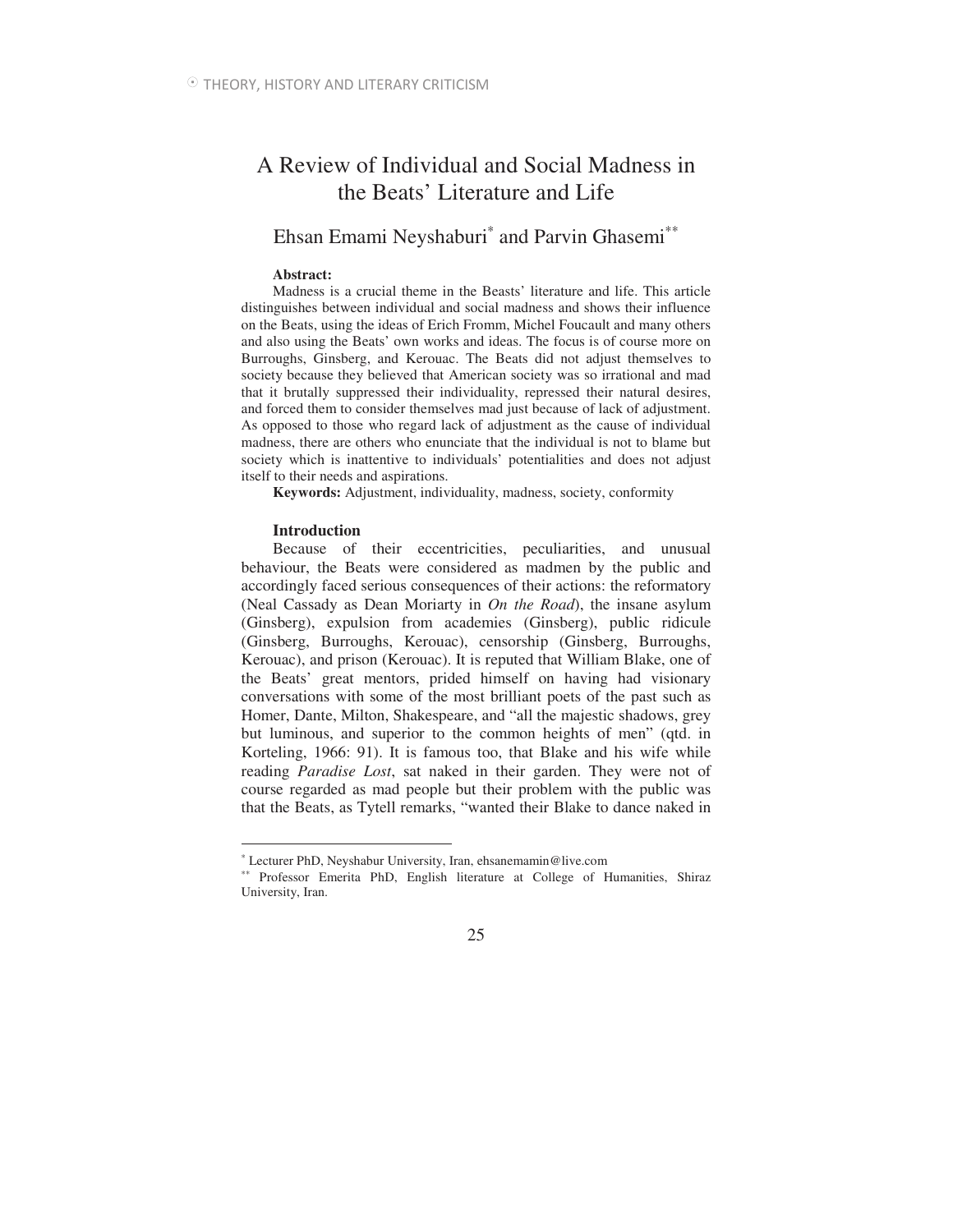the public garden" (1976: 11) which did not in fact agree with the accepted social codes. To induce visions in themselves, the Beats consumed drugs, exceeded in criminal activities, and pursued sheer ecstasy that all this was like swimming against the strong current. Once Allen Ginsberg was in his room and heard William Blake's voice reading *Ah! Sun-Flower*. Immediately he phoned his psychiatrist and told him that he wanted to see him because Blake was just in the room. The doctor shouted "You must be crazy" and hung up (qtd. in Simpson, 1979: 69). In *On the Road*, Ginsberg who appears as Carlo Marx has his visions and Kerouac has beautifully pointed out to them: "… he lived in Harlem in midsummer and at night woke up in his lonely room and heard "the great machine" descending from the sky; and when he walked on 12  $5<sup>th</sup>$  Street "under water" with all the other fish. It was a riot of radiant ideas that had come to enlighten his brain" (1959: 130). During his very short stint in the navy, Kerouac was simply not capable of taking orders and one day he dropped his rifle and told anyone to go to hell and went to the library. After a series of psychiatric tests and claiming himself to be "old Samuel Johnson" (qtd. in Mckee, 2004: 41), he was diagnosed with schizophrenia and released from the navy. Burroughs takes the biscuit and his play of William Tell, attempting to shoot a glass from the top of his wife's head, conducive to the death of his wife and his own escape from the law, is well-known. Or in 1940 Burroughs, an avowed homosexual, amputated his little finger with a pair of garden shears to win the affection of his lover Jack Anderson. All these and many other anomalies, contributed to the bad reputation of the Beats as madmen. In addition, starting a "revolution against everything in sight" (Sterritt, 2004: x), and also a new era in the current counterculture of the 1950s and '60s contributed to this reputation.

### **Wisdom** *vs.* **Irrationality**

Madness has always been ironic in literature. In *King Lear*, the superficial king gains wisdom after he goes mad. In a conversation between Gloucester and King Lear, the King says: "What, art mad? A man may see how the world goes with no eyes. Look with thine ears: see how yond justice rails upon yond simple thief. Hark, in thine ear: change places; and, handy-dandy, which is the justice, which is the thief?" Edgar who plays a madman but ironically is wise, hearing this conversation, recognizes basic wisdom in the King's utterances: "O, matter and impertinency mix'd! /Reason in madness!" (Abrams, 2000: 1174–175). Foucault, interestingly, uses the word *folie* for madness; the French word for 'folly' which can, as opposed to the word 'madness', entail both meanings of the 'wise idiocy' of the Shakespearian fool and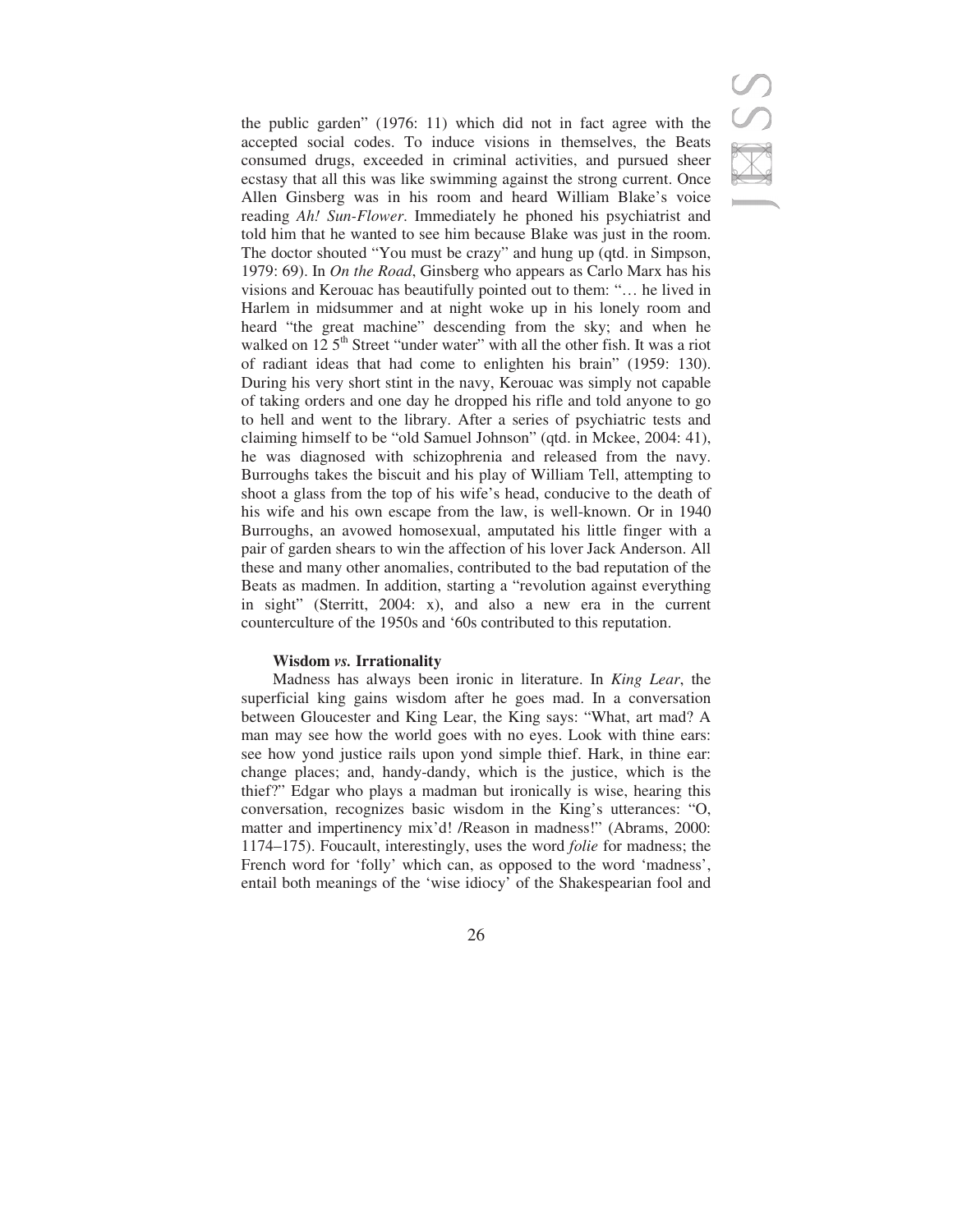'insanity' in the modern clinical sense. Foucault also argues that throughout history reason and madness have been estranged and separated from one another and especially in modern times madness is considered as psychopathology rather than folly and as a truth which has to be diagnosed and cured only by scientific disciplines (Downing, 2008: 23–24). Artaud, the French thinker, too, as Tytell discusses, condemned all psychiatry arguing that "most mental patients were gifted with superior insight and lucidity that allowed them to see through social shams" (1976: 95). In Buddhism, in which the Beats were very interested, Olmsted reports that the notion of the Divine Madman exists and the phrases 'Zen lunatic' and 'crazy wisdom' are recurrent (Elkholy, 2012: 184).

 Madness in the Beats is no exception. In actuality, they achieved wisdom through madness. The wisdom that came from this madness was that there was 'no wisdom in American society' and they should have distanced themselves from it. According to Ginsberg, "madness was the Beat badge of honor in a world gone insane with bombs and dictators, terror and tyranny" (Raskin, 2004: 81). In *On the Road* this insanity has been shown:

We arrived in Washington at dawn. It was the day of Harry Truman's inauguration for his second term. Great displays of war might were lined along Pennsylvania Avenue as we rolled by in our battered boat. There were 6-295, PT boats, artillery, all kinds of war material that looked murderous in the snowy grass; … Dean slowed down to look at it. He kept shaking his head in awe. "What are these people up to? …" (Kerouac, 1959: 80).

Bull, Sal's friend in *On the Road* growls too, that "The bastards right now are only interested in seeing if they can blow up the world" (Kerouac, 1959: 90). In *Howl* America is an "armed madhouse" and a country of "madtowns", "visible madman doom", and "invincible madhouses" (Schumacher, 2015: 23). So there were two kinds of madness; good or creative madness and bad or self-destructive madness. In other words, there were "inspired crazy" and "unrelated crazy" (qtd. in Raskin, 2004: 152) and the Beats claimed to have enjoyed the former. It should be noted however that the Beats sometimes transcended the border between these two and destroyed themselves. Kerouac for example, so exceeded alcoholism that he destroyed his body and soul and died almost young when he was only 47 years old.

 It is now axiomatic that the Beats contributed to the American counterculture of the 1950s and '60s to hereby fulminate against an evil society that was itself sick; a dominant corporate structure that suppressed individuality and human potentialities in favour of a neurotic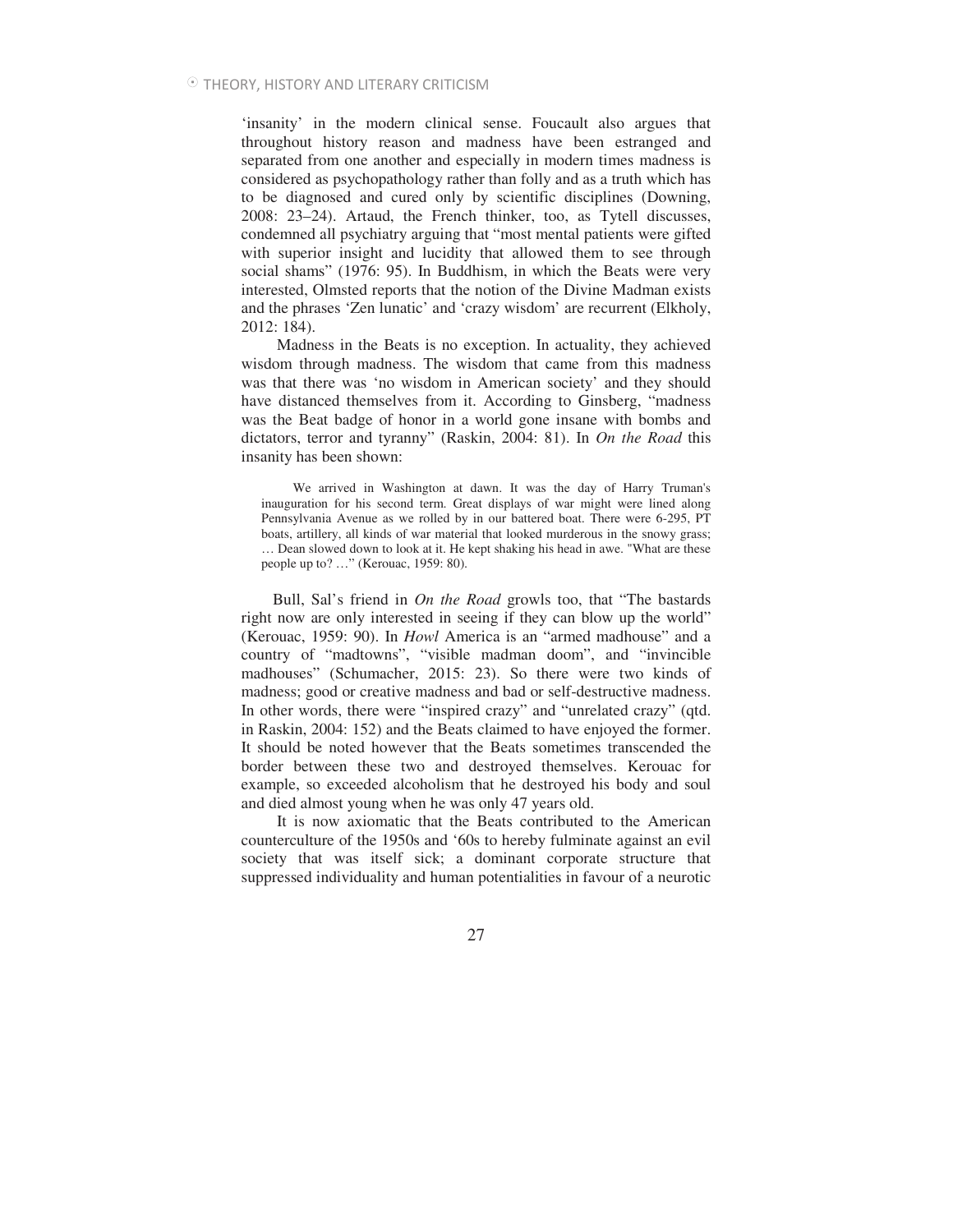whole. They had realized that this society's madness was unrelated and self-destructive. So, their "retreatism" which "refers to the rejection of socially approved goals and means" (Delamater, 2006: 457), manifested itself in their madness. Solomon, a talented writer whom Ginsberg met in a mental hospital and inspired him to write his masterpiece *Howl*, was living proof to Ginsberg that "the best minds of my generation destroyed by madness" (Schumacher, 2015: 21). By madness, Ginsberg means society's merciless madness that forces the individual to consider himself mad if he refuses to dispense with his deepest senses or individuality and conform to the seemingly standard structure. Roszak submits this better: "As long as any man's moral sensibility squares with our world view, we are inclined to accept his conduct as quite sane and reasonable. But all the elegant rationalizing in the world will not convince us that someone who rejects our vision of reality is anything but mad or superstitiously irrational" (1969: 80). In other words, in American society of the1950s and '60s, every individual dealt with an "either/or situation." Either the individual acquiesced in the structure and defined a role instead of a vocation or identity or "dropped out" (King, 1972: 103).

 The Beats knew that American society was so sick, neurotic, repressive and oppressive that they braved out to transform the current consciousness and change the world the way they saw and understood its reality. In this society individual freedom was repudiated and trampled on, sexuality was repressed and in general, human needs were taken for granted. Whatever it was, it was not reason. In actuality, "Reason and Rational… pointed to the full achievement of individual potentialities (freedom) and the satisfaction of individual wants and needs (happiness)…" (King, 1972: 124). Ginsberg warned that this reason had become a "horrific tyrant" in America and "created the nuclear bomb which can destroy body, feeling, and imagination" (qtd. in Elkholy, 2012: 228). A society whose existence depends on and is maintained by the perennial menace of war is not rational. The capitalist system is entropic and paradoxical, it carries with it both productivity and destruction. In *On the Road* Sal and Dean travel to a faraway mountainous corner of Mexico. The Indians come to watch and beg:

All had their hands outstretched. They had come down from the back mountains and higher places to hold forth their hands for something they thought civilization could offer, and they never dreamed the sadness and the poor broken delusion of it. They didn't know that a bomb had come that could crack all our bridges and roads and reduce them to jumbles, and we would be as poor as they someday, and stretching out our hands in the same, same way (Kerouac, 1959: 172).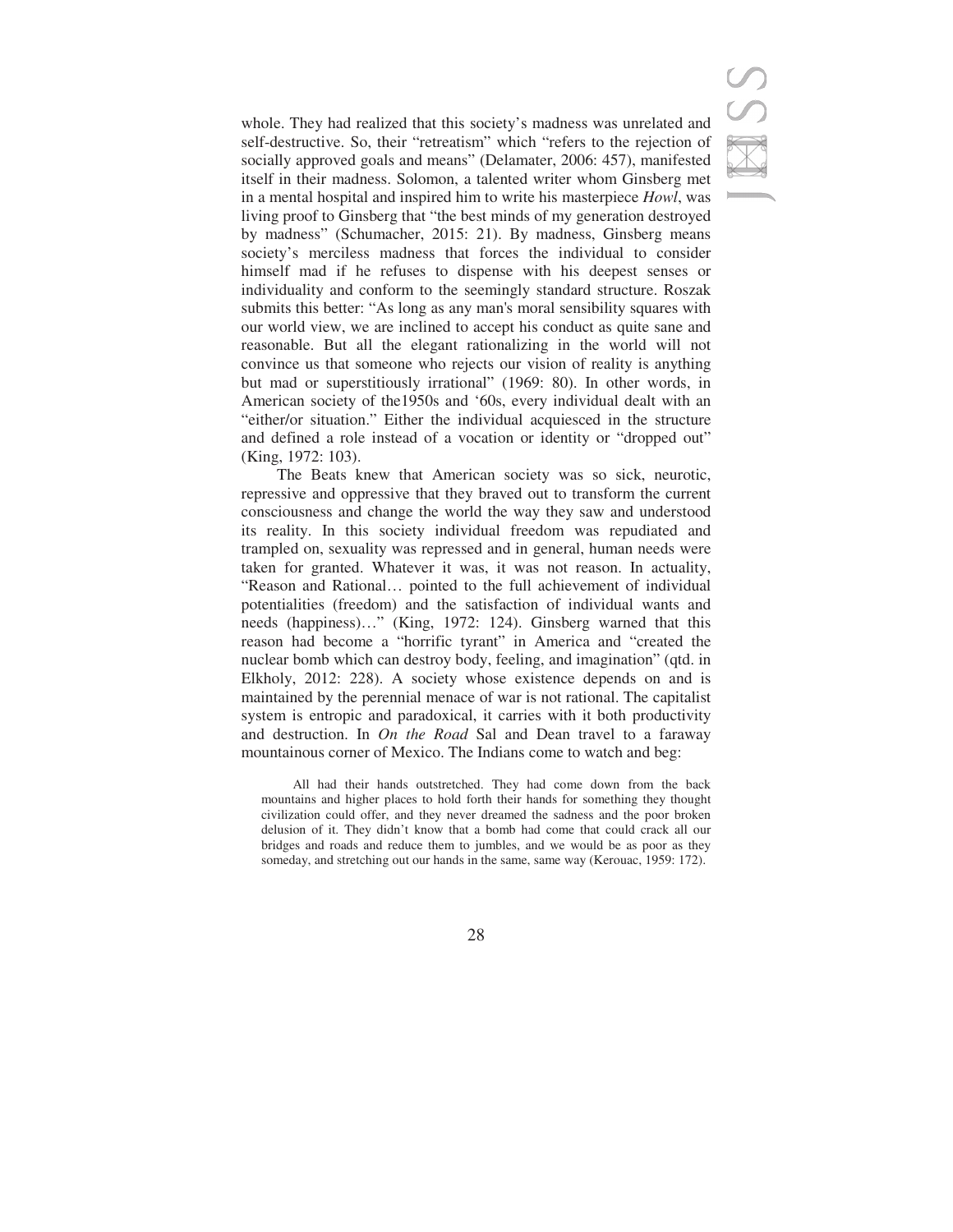Foucault is severe in his strictures on this societal reason and contends that the reason has become the primary instrument of our domination whereas it was supposed to liberate us (Gutting, 2005: 76).

 This bogus rationality as a matter of fact, had strengthened itself in social institutions and thereby usurped rationality and freedom of individuals who had been caught and trapped in those institutions. Individuals had to completely adjust themselves to this social consciousness and dispense with all their personal illusions and experiences. As an alternative, the Beats strived to create a new consciousness, identity, or subjectivity through madness, induced mostly by mind-altering drugs, in such a way that madness had become a technique by which to extricate themselves from that old and evil consciousness. The goal of this madness or "true sanity" is identical with what Laing has mentioned: "the dissolution of the normal ego, that false self competently adjusted to our alienated social reality … and the eventual re-establishment of a new kind of ego…" (qtd. in Roszak, 1969: 50). To be on your best behaviour in society, that is, to be normal, socially productive and respectable, and mentally healthy had actually nothing to do with individual subjectivity. This subjectivity was lost once and for all in American society and the Beats were really on the ball to resuscitate and reinforce it. In other words, individuals had been stripped of the concept 'I' by the society in which they lived. Then, it is not accidental that the Beats were anti-intellectualism and viewed the current rationality with revulsion and accordingly Kerouac once growled that "kill the intellectuals" (qtd. in Belgrad, 1998: 240). Norman Podhoretz who savagely criticized the Beats suggested that to oppose or endorse them had to do "with being for or against intelligence itself" (Creighton, 2007: 268). The minute point is that reason entails understanding and intelligence does manipulation and control. According to the Beats, it was not reason but intelligence that reined in American society and by the same token they took exception to the fact that society was all the time engaging in manipulating and controlling people and they were dead set against this detrimental manipulation or control. Precisely, it was for the same reason that Ginsberg was thrilled and fascinated by people like Herbert Huncke just because they were real people not intellectuals.

### **Individual Adjustment**

Suffering or enjoying madness, the Beats could not adjust themselves to society. Psychologically speaking, those who suffer adjustment disorder cannot adapt, modify, or alter their collective patterns of behaviour so as to conform to the requirements of the society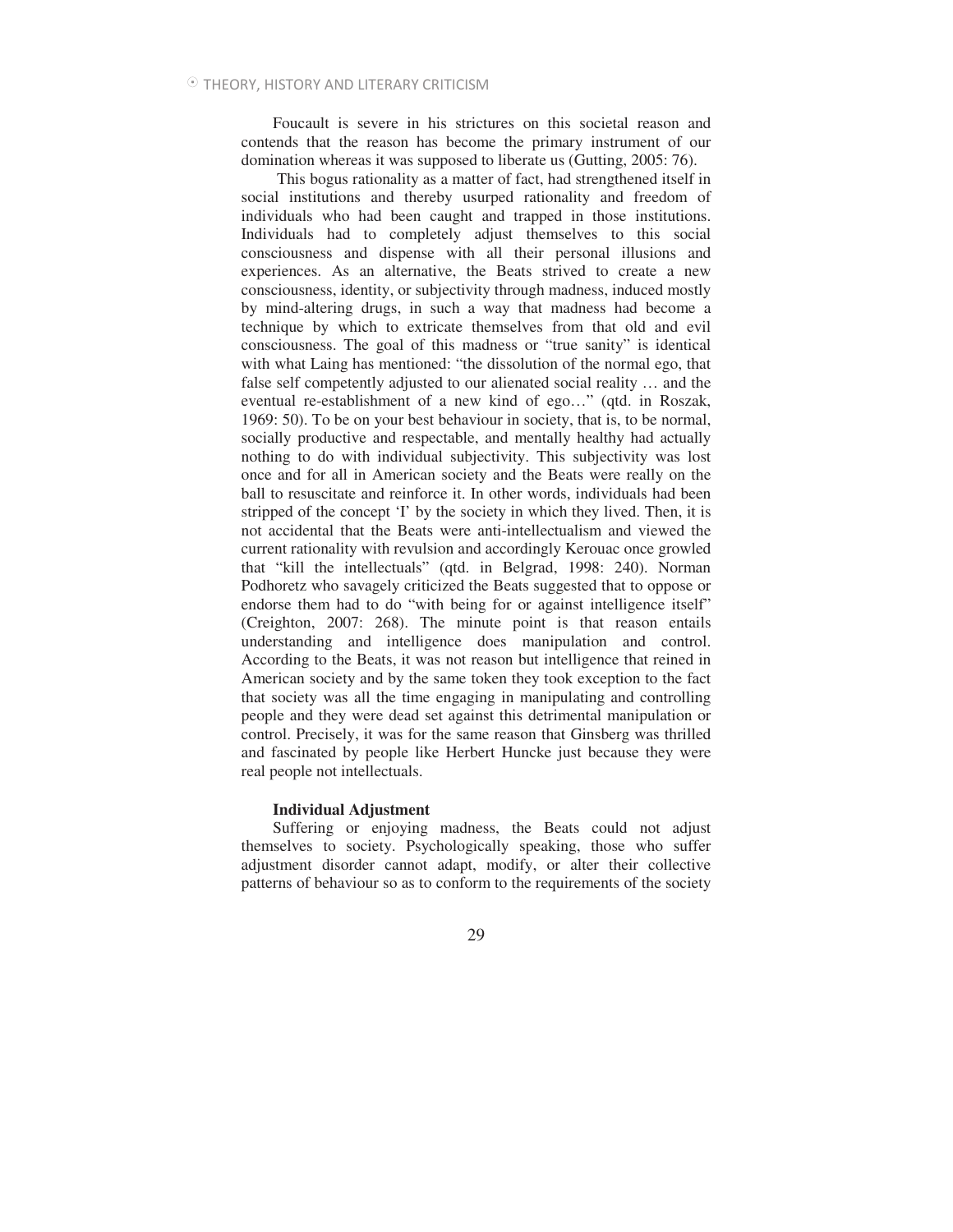in which they live. Some psychologists believe that individuals have to be able to adjust otherwise they will have a lot of problems because lack of adjustment mostly leads to depression and anxiety. LeVine for example, touches on the question of sanity and emphasizes that individuals simply "must subscribe to much of the consensual reality to avoid being outcast" (Gold, 1997: 120). When Adler speaks of a type of individual who is not socially adjusted, he in fact, means that they lead an unproductive life without any social interest. From this psychological point of view, those who adjust have energy and are courageous enough to face the problems and difficulties of life as they come along (Brett, 1997: 48–49). Ogbu, another psychologist, takes a structural-functional view of psychological phenomena to quantitatively and qualitatively increase and expand adaptive intellectual skills because these skills function to adapt the individual to the social structure (Ratner, 2008: 86– 87). In *Desolation Angels*, Kerouac admits that he is really unfit for this modern American society: "I really look like an escaped mental patient with enough physical strength and innate dog-sense to manage outside an institution to feed myself and go from place to place in a world growing gradually narrower in its views about eccentricity every day" (1995: 255). Freud has got a special view of individual adjustment. He simply repudiates this impossible notion that man, only if in complete accord with his cultural environment, can he be truly himself and fully human. The reason for this impossibility according to Freud is that man in essence and by definition is "alienated" (King, 1972: 46). In actuality, man deserves to be repressed and alienated by society because by temperament, he demands unlimited and free gratification of his libidinal instinct or sexual aspirations and this in its own turn, is conducive to a strong tendency to aggression that "constitutes the most powerful obstacle to culture" (King: 57). At last, Freud reaches the conclusion that man and society repulse each other and concerning lack of adjustment "the trouble lies deep in man" (King: 46).

 Swartz uses the idea of 'liminality' to expound on the Beats' lack of adjustment. Liminality refers to the shaky ground between two stages in the development of a character. He exemplifies Sal, in *On the Road*, who belongs neither to the old, outgrown, or rejected reality nor the new consciousness or subjectivity that he is trying to establish (2001: 96). Sal in his liminal stage is ambivalent about his condition and has a doubtful and paradoxical cast of mind. On the one hand, he sometimes refers to Dean as "Saint" (Kerouac, 1959: 38, 121, and 194) or "Angel" (212, 263) and wants to follow him and on the other, he at some points decides that Dean is "Shrouded Traveler" (124), "Angel of Terror" (235), or "frightful Angel" (239). And eventually when in Mexico Sal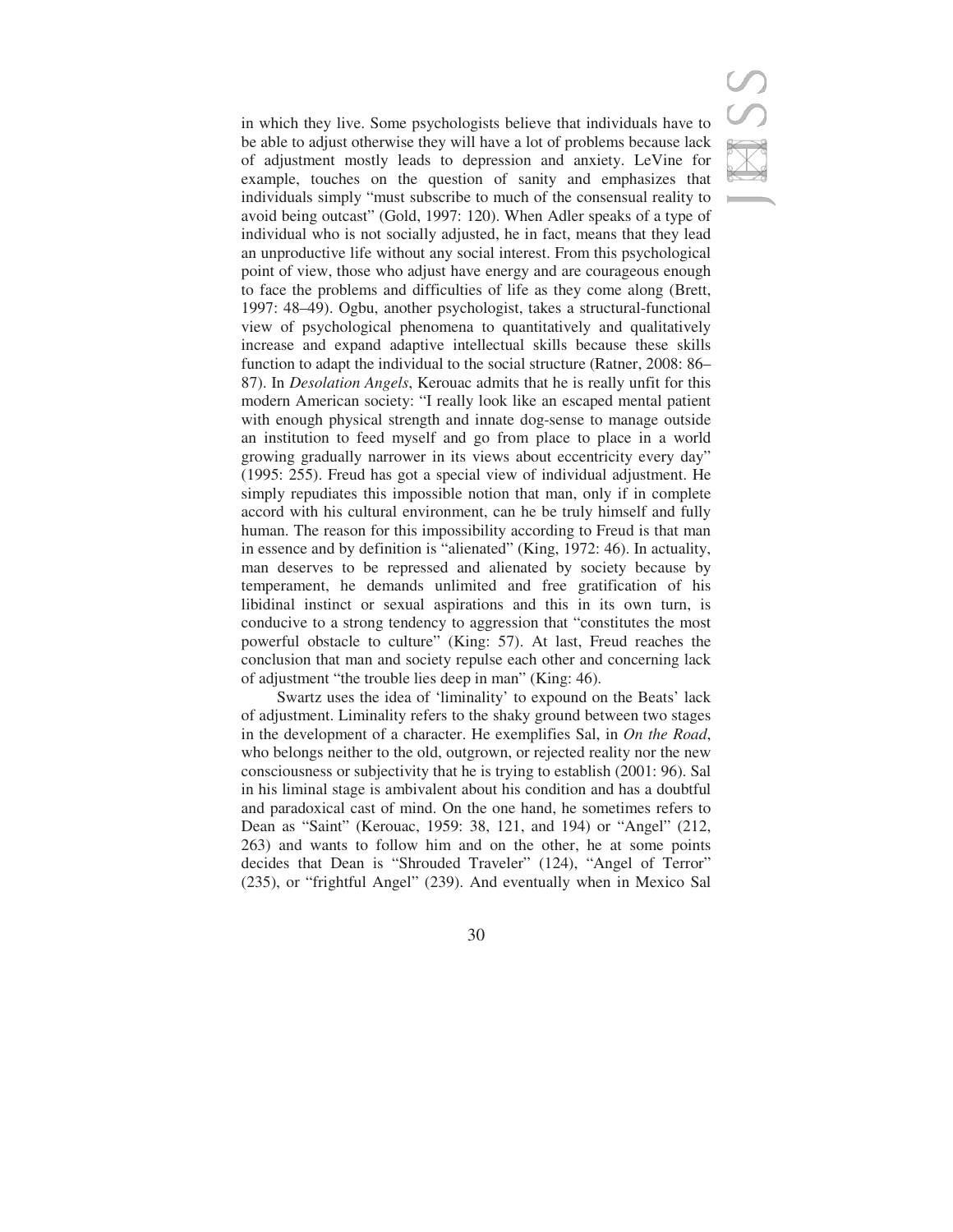catches a fever and becomes very sick and laid up and Dean leaves him in the lurch, he comes to this conclusion that Dean is a "rat" (305) and no longer follows him. As a matter of fact, Sal flitters between two different worlds and this lack of concentration gives him a precarious position. He is trapped in an unknown territory, he has no relation with the social structure, and he has no identity. As a result, Jack Kerouac and Neal Cassady, Sal and Dean respectively in *On the Road*, died tragically after many years of suffering. Swartz, by the same token, concludes that these people were not able to adjust because using drugs and alcohol, they strived to remain fixated in their liminal stage of life and refused to pass from this stage to a completely social life (2001: 96– 97). Dean reiterates that their liminal situation is faultless: "Now dammit, look here, all of you, we all must admit that everything is fine and there's no need in the world to worry, and in fact we should realize what it would mean to us to UNDERSTAND that we're not REALLY worried about ANYTHING. Am I right?" (134).

 A crucial point should be made here. The Beats knew that although diversity or pluralism was a characteristic of American society, all cultural groups acted within the confines of a capitalist system surrounded by so high stone walls that it was almost impossible to set oneself free from it. Ginsberg sadly confesses that "there is no escape and that America will simply continue to torment those who refuse to conform" (Foster, 1992: 102). In modernity, Foucault enunciates, only in art and literature the voice of unreason, untrammeled by psychopathological discourse which is part of the establishment, may be heard (Downing, 2008: 27). Liminality could be seen in the Beats' real life. In the fight against capitalism in real life it is the Beats who are defeated: consulting psychiatrists, Burroughs and Ginsberg made several attempts to cure themselves and Kerouac repeatedly went back to his mother who was a representative of American society. In compensation, the Beats in their works vicariously created really mad characters, like Dean Moriarty in *On the Road* and Bull Lee in *Naked Lunch*, who in their fight against society never ever compromised or gave up. In their liminal stages of their lives between social reason and individual unreason or madness, the Beats most of the time ignored or evaded rather than fight the power imposed upon them by society. But at least, they did "Wake up in Moloch!" (Schumacher, 2015: 23) and recognized the evil discourse and if they were not able to defeat it, they would create potential characters who fought to their dying day.

 Another psychologist DiRenzo goes further than all this and argues that if individuals are not capable of adjusting themselves to society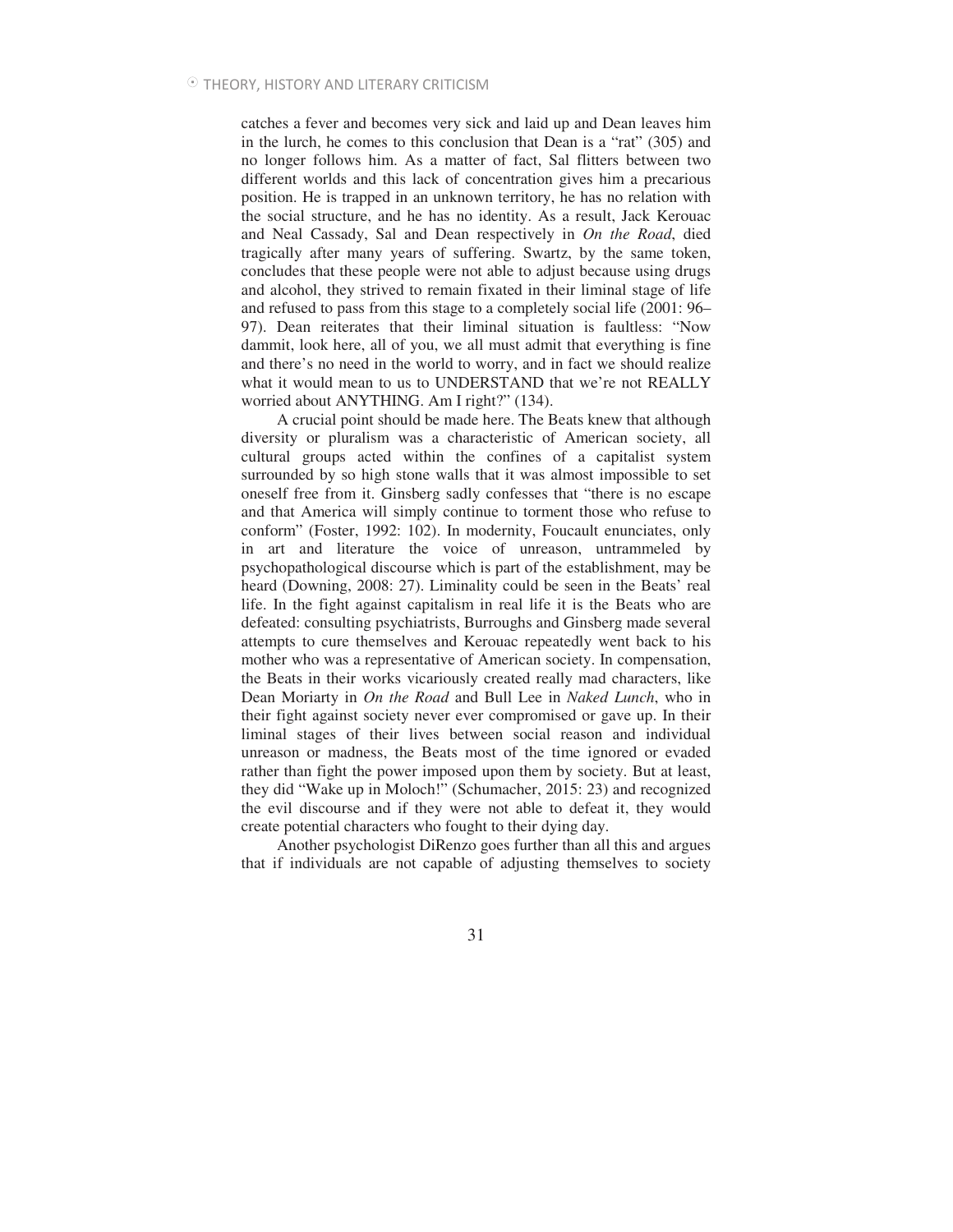their very humanity will be in jeopardy and they will change into savages or nonhumans. He regards

socialization as the process by which a Homo sapiens becomes human. People become human only by becoming human for their time and place. It is common for people to regard those who act radically different from what they believe is appropriate as less than human, as "savages." Behaviors that distinguish humans from nonhumans are also patterned for their particular society. *So* this process that fits individuals for their organizational environment is essential for their very humanity (Gold, 1997: 145).

Socialization, however, is the process by which people are made to behave in a way that is acceptable in society against which the Beats strongly rebelled. This lack of humanity is seen in *On the Road* when midst one of those liminal doubts and confusions, Sal identifies himself with garbage:

attendants of the theater converged with their night's total of swept-up rubbish and created a huge dusty pile that reached to my nose as I snored head down--till they almost swept me away too. This was reported to me by Dean, who was watching from ten seats behind. All the cigarette butts, the bottles, the matchbooks, the come and the gone were swept up in this pile. Had they taken me with it, Dean would never have seen me again. He would have had to roam the entire United States and look in every garbage pail from coast to coast before he found me embryonically convoluted among the rubbishes of my life, his life, and the life of everybody concerned and not concerned. What would I have said to him from my rubbish womb? "Don't bother me, man, I'm happy where I am. You lost me one night in Detroit in August nineteen forty-nine. What right have you to come and disturb my reverie in this pukish can?" In 1942 I was the star in one of the filthiest dramas of all time. I was a seaman, and went to the Imperial Cafe on Scollay Square in Boston to drink; I drank sixty glasses of beer and retired to the toilet, where I wrapped myself around the toilet bowl and went to sleep. During the night at least a hundred seamen and assorted civilians came in and cast their sentient debouchments on me till I was unrecognizably caked (Kerouac, 1959: 246–247).

 It should be noted here that the establishment forces individuals to adjust, socialize and conform as much as possible and in the process without assuming any responsibility for itself, produces feelings of 'guilt' in every individual who, for whatever reason, does not manage it. Roszak reports that in 1968, the BBC produced a documentary study of the British NHS (National Health Service). This study suggested that the NHS would see to it that its psychiatric facilities would take on the job of, on the one hand, certifying the normal and on the other, of adjusting the abnormal to the exacting demands of modern society (1969: 20). Marcuse goes even further than this and objects that the result of this process is "not adjustment but *mimesis*: an immediate identification of the individual with his society and, through it, with the society as a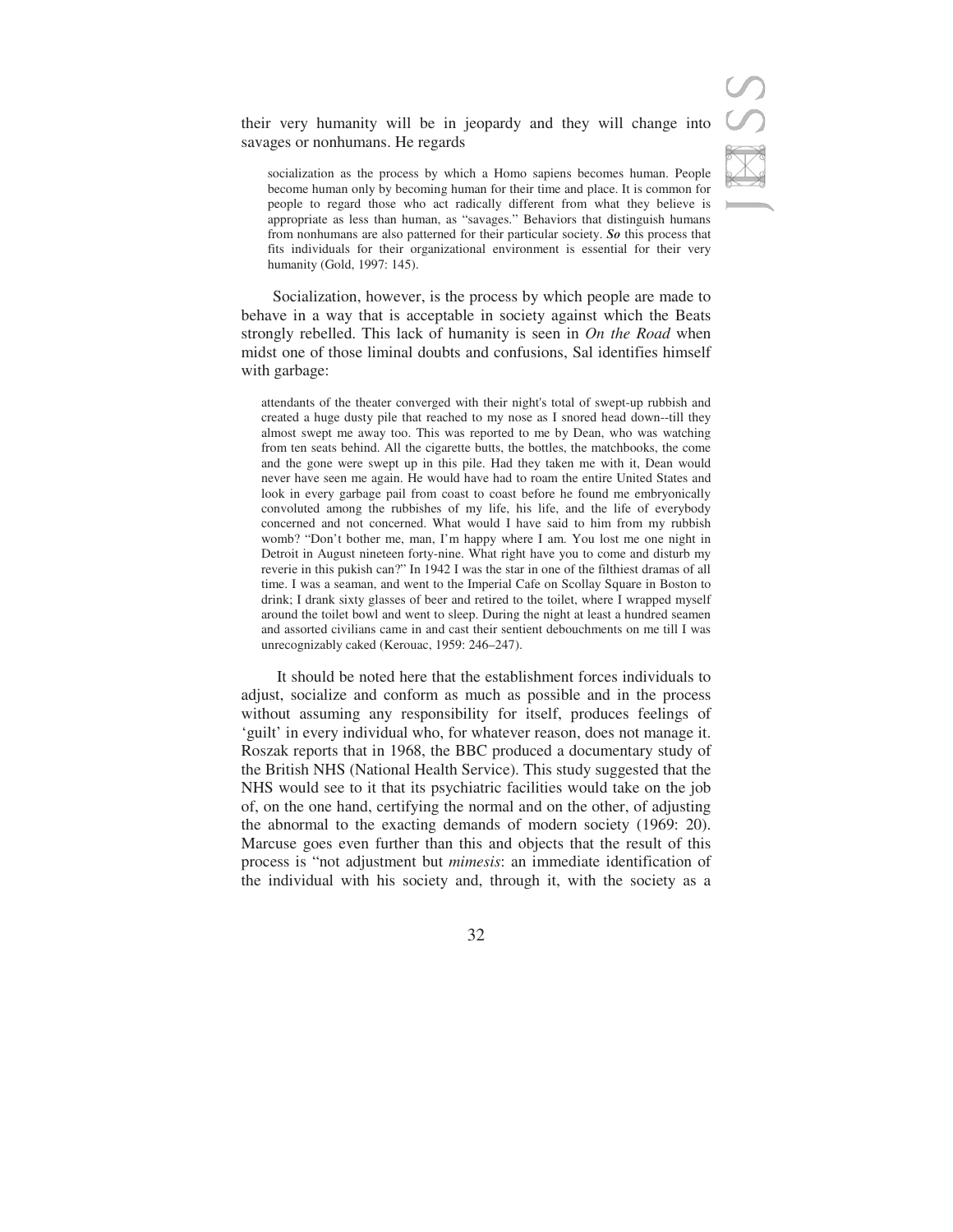whole" (2007: 12). Marcuse continues to contend that as a result of this forceful adjustment, 'inner freedom', that is, the private space in which an individual may become and remain 'himself', is whittled down and loses its meaning and reality (12). In *One Flew over the Cuckoo's Nest*, the Big Nurse patently reveals the purpose of the establishment: "You men are in this hospital," she would say like she was repeating it for the hundredth time, "because of your proven inability to adjust to society..." (Kesey, 1962: 167). The establishment rewards the individual who adjusts and socializes and punishes the one who refuses to do that:

 Please understand: We do not impose certain rules and restrictions on you without a great deal of thought about their therapeutic value. A good many of you are in here because you could not adjust to the rules of society in the Outside World, because you refused to face up to them, because you tried to circumvent them and avoid them. At some time – perhaps in your childhood – you may have been allowed to get away with flouting the rules of society. When you broke a rule you knew it. You wanted to be dealt with, *needed* it, but the punishment did not come. That foolish lenience on the part of your parents may have been the germ that grew into your present illness. I tell you this hoping you will understand that it is *entirely* for your own good that we enforce discipline and order (Kesey, 1962: 199–200).

The establishment, in actuality, to maintain the social status quo, names and manages as 'madness' any psychological damage and distress caused by social inequalities (Mills, 2005: 102). In brief, the establishment's principle message has always been that "You must adjust… This is the legend imprinted in every schoolbook, the invisible message on every blackboard" and the Beats' counter message was that "break out of the cage…" (qtd. in Skirl, 2004: 15).

## **Unhealthy Society**

When Allen Ginsberg asked William Carlos Williams to write an introduction to his collection of short poems *Empty Mirror*, Williams was already nationally famous. In 1952, when America was struggling with communism in Korea and McCarthyism was reining in, the authorities were hunting communists throughout the country. The FBI had already begun to keep a file on Williams as a subversive since the Great Depression and World War II. In 1953, a year after he wrote the introduction to Ginsberg's collection, Williams was appointed as a Consultant in Poetry at the Library of Congress. Accusing Williams of being sympathetic to communism according to some of his poems and essays, the FBI prevented him from taking up the post. In the same year Williams went to Hillside Hospital for depression. This story reinforced Ginsberg's idea that America's madness was responsible for the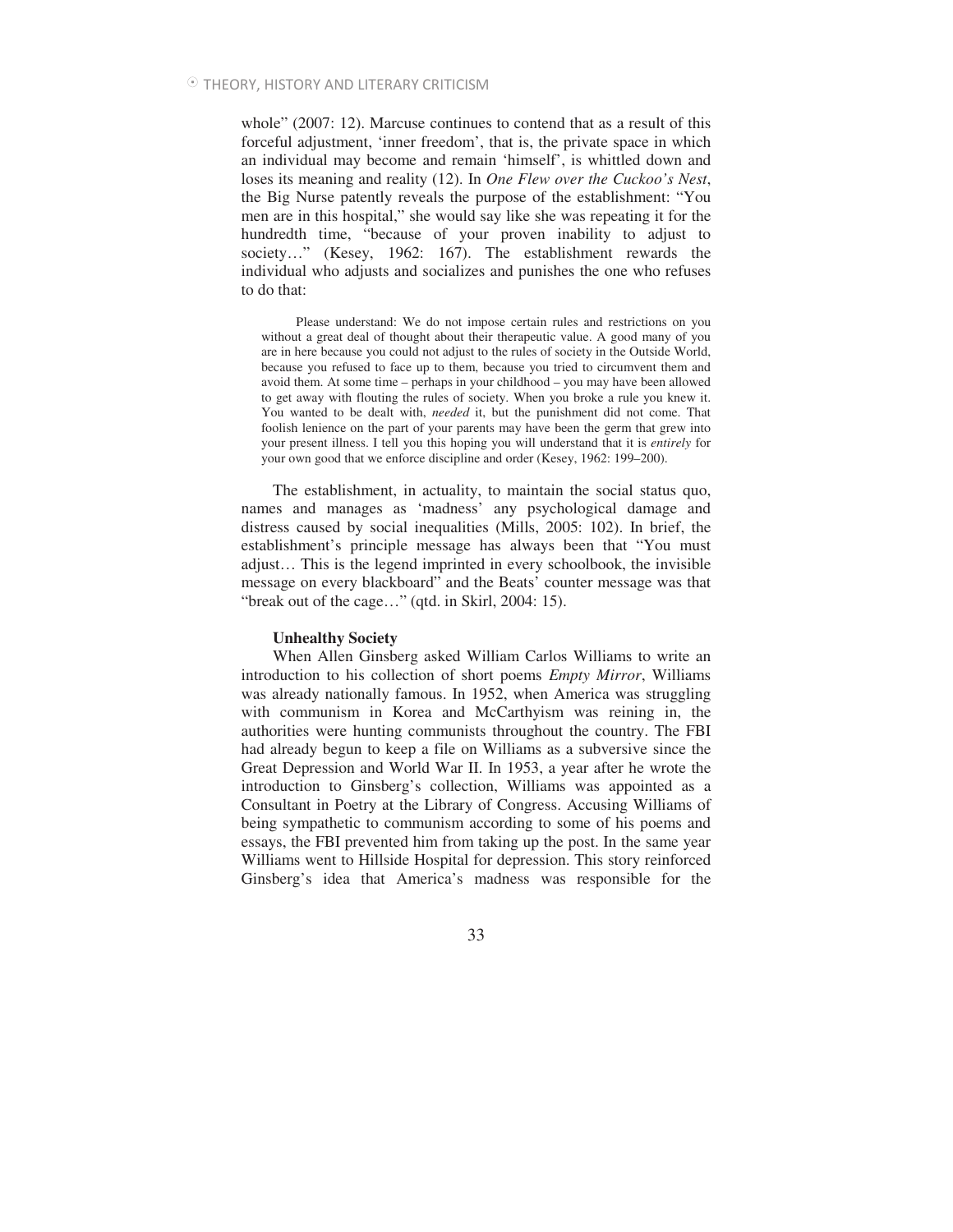destruction of the best minds of his generation, as he wrote in *Howl*. So, something was wrong with American society. Nicosia reports that Ginsberg believed that those in power were insane and that society was bound to destroy itself (1983: 141). As opposed to those who held the individual responsible for his madness if he was not able to adjust, many others including the Beats postulated that American society itself suffered from collective psychosis or neurosis and the symptoms that they enumerated for the disease were: the cold war and the threat of atomic annihilation; conformity, compliance, and obedience of the masses; materialism and consumerism; unbridled technological advances and militarism, etc. Russel Jacoby, a psychologist, instead of 'collective psychosis', uses 'madness of the whole' and speaking about critical psychology, submits that "it must not forget the madness of the whole and ideologically flaunt the virtues of a human existence that is today inhuman. It must aid the victims — the lost, the beaten, the hopeless ..." (qtd. in Saleebey, 2001: 233). Saleebey argues that "we do not honor or deploy the wisdom and capacities of individuals" when we explain and explain away social problems through individual fault (239). Marcuse reiterates that "the state becomes a reality only when it corresponds to the given potentialities of men and permits their full development" (1955: 11). Especially if the conflict is between a 'genius' and his public, Hegel declares, it is the public that is to blame (Bell, 1978: 130).

 Sal in *On the Road* becomes disillusioned with America. The American Dream promises everything but delivers nothing. America is monotonous and no longer innocent; it lacks adventure, excitement, equal opportunity and instead is replete with hypocrisy and emptiness. Sal cannot find any pure meaning and value in this country. Burroughs mentions the same idea in *Naked Lunch*: "America is not a young land: it is old and dirty and evil before the settlers, before the Indians. The evil is there waiting" (1959: 13). Sal silently defends Dean against others who blame him for his madness because he knows that Dean is a victim or scapegoat driven mad by society: "This was not true; I knew better and I could have told them all. I didn't see any sense in trying it. I longed to go and put my arm around Dean and say, Now look here, all of you, remember just one thing: this guy has his troubles too, and another thing, he never complains…" (Kerouac, 1959: 195). Sal witnesses America's madness here in *On the Road*:

Suddenly I found myself on Times Square. I had traveled eight thousand miles around the American continent and I was back on Times Square; and right in the middle of a rush hour, too, seeing with my innocent road-eyes the absolute madness and fantastic hoorair of New York with its millions and millions hustling forever for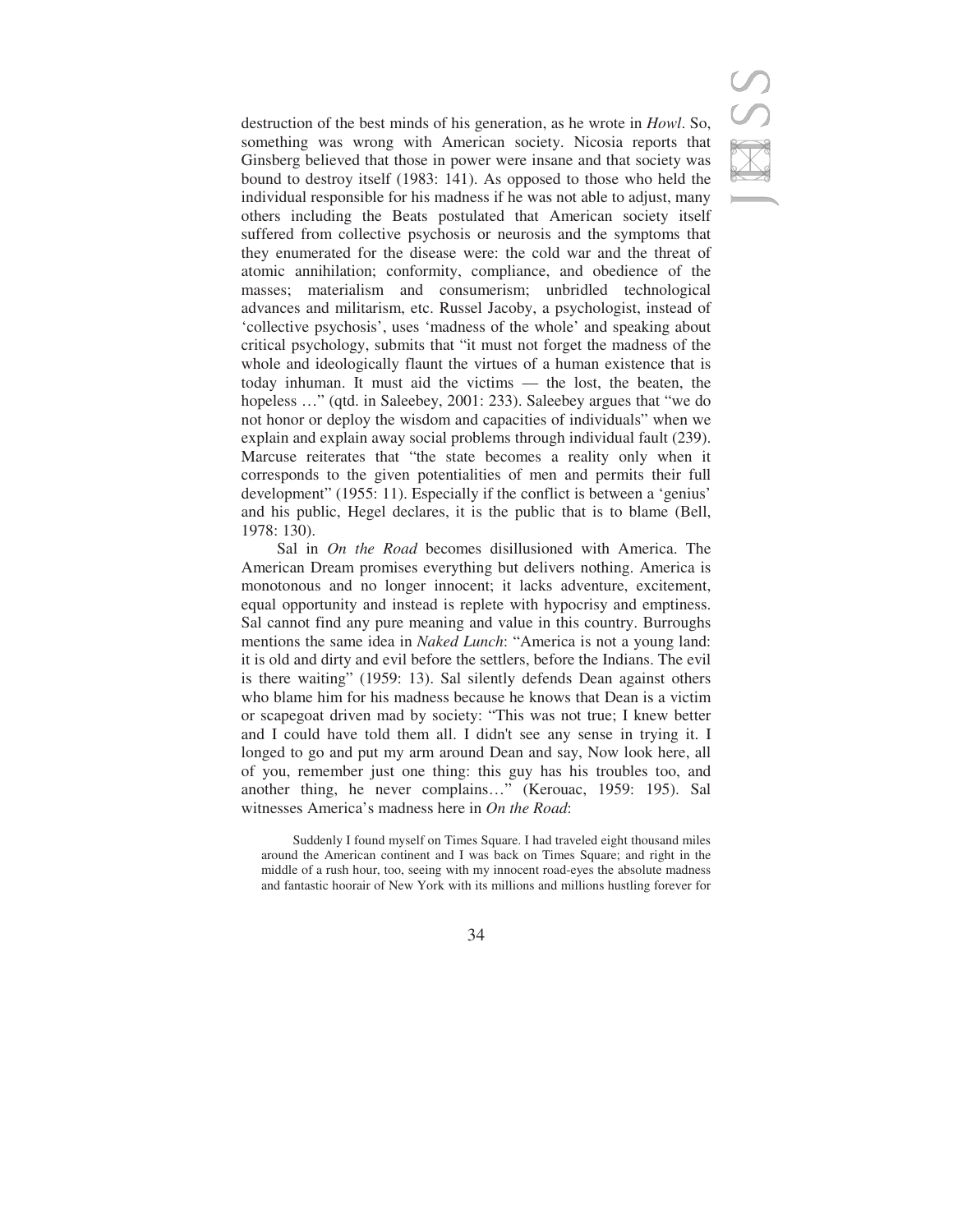a buck among themselves, the mad dream--grabbing, taking, giving, sighing, dying, just so they could be buried in those awful cemetery cities beyond Long Island City (Kerouac, 1959: 107–108).

In *Visions of Cody*, Kerouac decides that "I realized either I was crazy or the world was crazy: and I picked on the world. And of course I was right" (qtd. in Holladay and Holton, 2009: 155). In *America* Ginsberg addresses the 'insane' America: "I'm sick of your insane demands/… America stop pushing I know what I'm doing" (Schumacher, 2015: 28–29).

 Erich Fromm, the social psychologist and philosopher, in his seminal book *The Sane Society* strongly criticizes those psychiatrists and psychologists who refuse to entertain the idea that society as a whole could be insane and instead the number of unadjusted individuals is the only factor that can convince them of the existence of the problems of mental health in society (2002: 6). According to Fromm "consensual validation" is a deceptive concept; the fact that most of people share certain ideas and feelings proves the validity of them and this is the "phenomenon of *socially patterned* defect" (14–15). Ginsberg in *Kaddish* refers to this social defect as "(sanity a trick of agreement)" (Schumacher, 2015: 31). Perhaps the following quotation is the gist of Fromm's idea:

mental health cannot be defined in terms of the "adjustment" of the individual to his society, but, on the contrary, that it must be *defined* in terms of the adjustment of society to the *needs* of man, of its role in furthering or hindering the development of mental health … A healthy society furthers man's capacity to love his fellow men, to work creatively, to develop his reason and objectivity, to have a sense of self which is based on the experience of his own productive powers. An unhealthy society is one which creates mutual hostility, distrust, which transforms man into an instrument of use and exploitation for others, which deprives him of a sense of self, except inasmuch as he submits to others or becomes an automaton (70).

Marcuse has the same idea and believes that the rational progress of history is due to a relentless struggle to adapt the world to the potentialities of mankind (1955: 10). Society frustrates the natural desires of individuals; it makes them fully conform and changes human beings who are, by temperament, creative and productive, into automatons. King whose idea corresponds to Marcuse and Fromm's, likens the process of growing up in America to "a frustrated and unsatisfactory orgasm" (1972: 103). Also, criticizing psychotherapy as an agent of the establishment, Adorno asserts that in adjusting to the mad whole the patient becomes really sick (Auestad, 2015: 189).

 As mentioned in the above quotation, Fromm in his ideas accords great importance to 'love'; if man seeks for integrity and simultaneously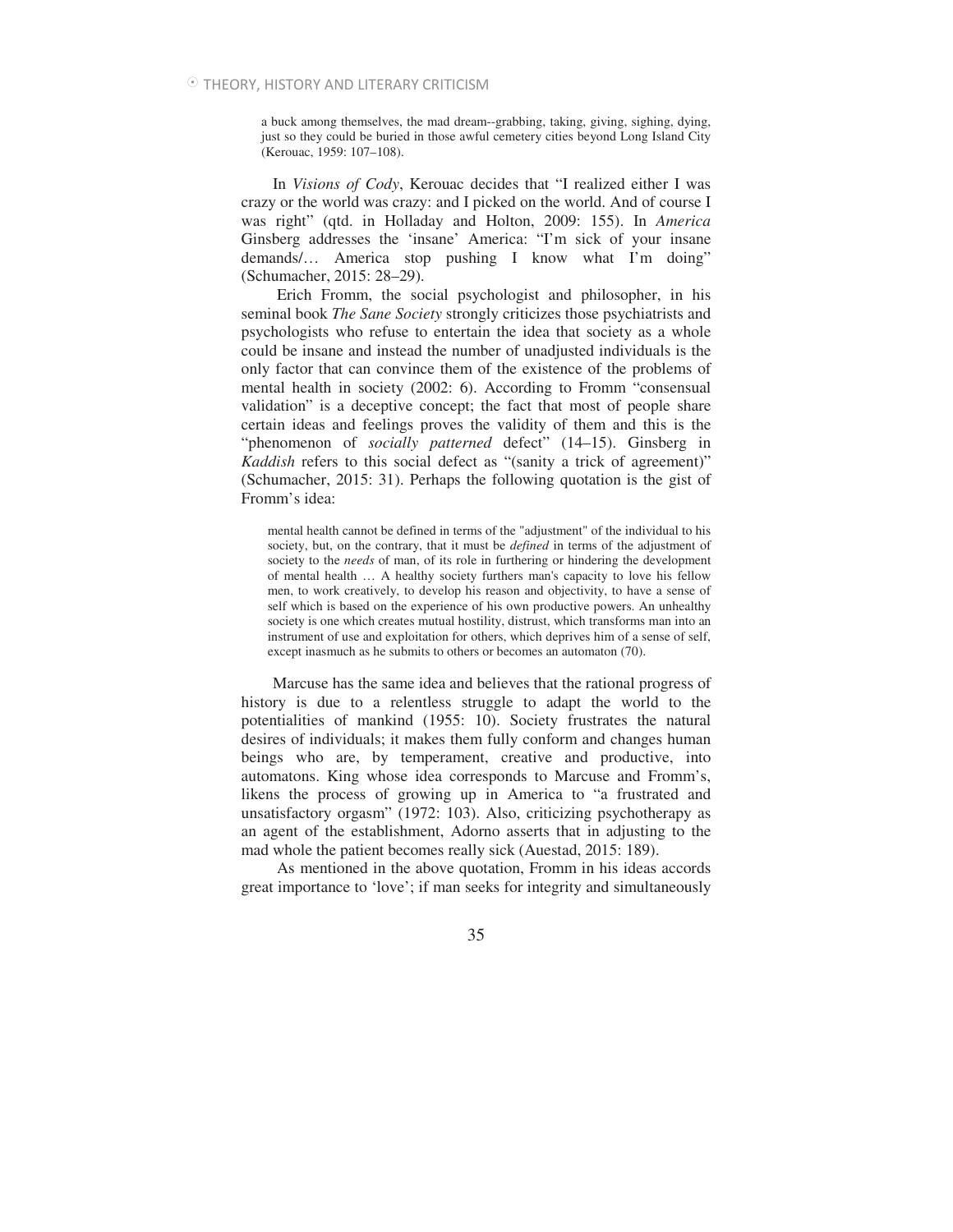a sense of individuality and needs to unite himself with the world, the only way to acquire all this is to love and this kind of love, according to Fromm, should be inclusive: the experience of solidarity with fellow creatures and the love for oneself (2002: 30). So, the crucial question is whether American society 'furthers man's capacity to love his fellow men' as Fromm demands and the answer, considering the Beats' life and literature, is no. The Beats' misogyny, their treatment of women as mere sexual objects, their narcissism, and their psychopathic attitudes are all notorious. It is reputed that Ginsberg abhorred women, Kerouac rejected his own daughter, and Burroughs killed his wife and was a racist. Dean in *On the Road* is blatantly psychopathic and his narcissistic relations to three women simultaneously are also notorious. Of course, for all this the capitalist society with its materialism, militarism, consumerism, and merciless market economy, must be blamed. Therefore, George Lukacs is true when he blames capitalism for 'brutalization of feeling': "This brutalization of feeling manifests itself in literature to an ever increasing extent, most clearly of all in the description and portrayal of love, where the physical-sexual side gains growing ascendancy over the passion itself" (1989: 194).

 Fromm digs up the roots of this brutalization. European countries, Fromm claims, in the nineteenth century had an exploitative and hoarding attitude that caused human suffering and lack of respect for the dignity of man. Accordingly, they started to exploit Africa and Asia and even their own working classes ruthlessly. For this planned exploitation, they did not need feelings but brutality and so full sway was given to brutality and feelings were kept in abeyance. In other words, feelings as taboos in society were repressed and its most obvious symptom was the repression of sex and all that was natural in the body which of course, Fromm concludes, resulted in various forms of neurotic pathology and madness of individuals (2002: 97). To Dean "sex was the one and only holy and important thing in life" (Kerouac, 1959: 4) and Ginsberg in *Howl* refers to this sexual repression: "Moloch in whom I am a consciousness without a body" (Schumacher, 2015: 23). This kind of mere genital love in the Beats is not, however, what Fromm demands. In fact, it is a telltale clue that the Beats had become trapped in the capitalist system from which they claimed to have escaped. The brutalization of feeling has another corollary which is alienation of man from himself and others and is perhaps the main cause of madness in a capitalist system. Fromm, etymologically, says that the word 'alienation' was used in the past to denote an insane person. 'Aliene' in French and 'alienado' in Spanish are older words for the psychotic and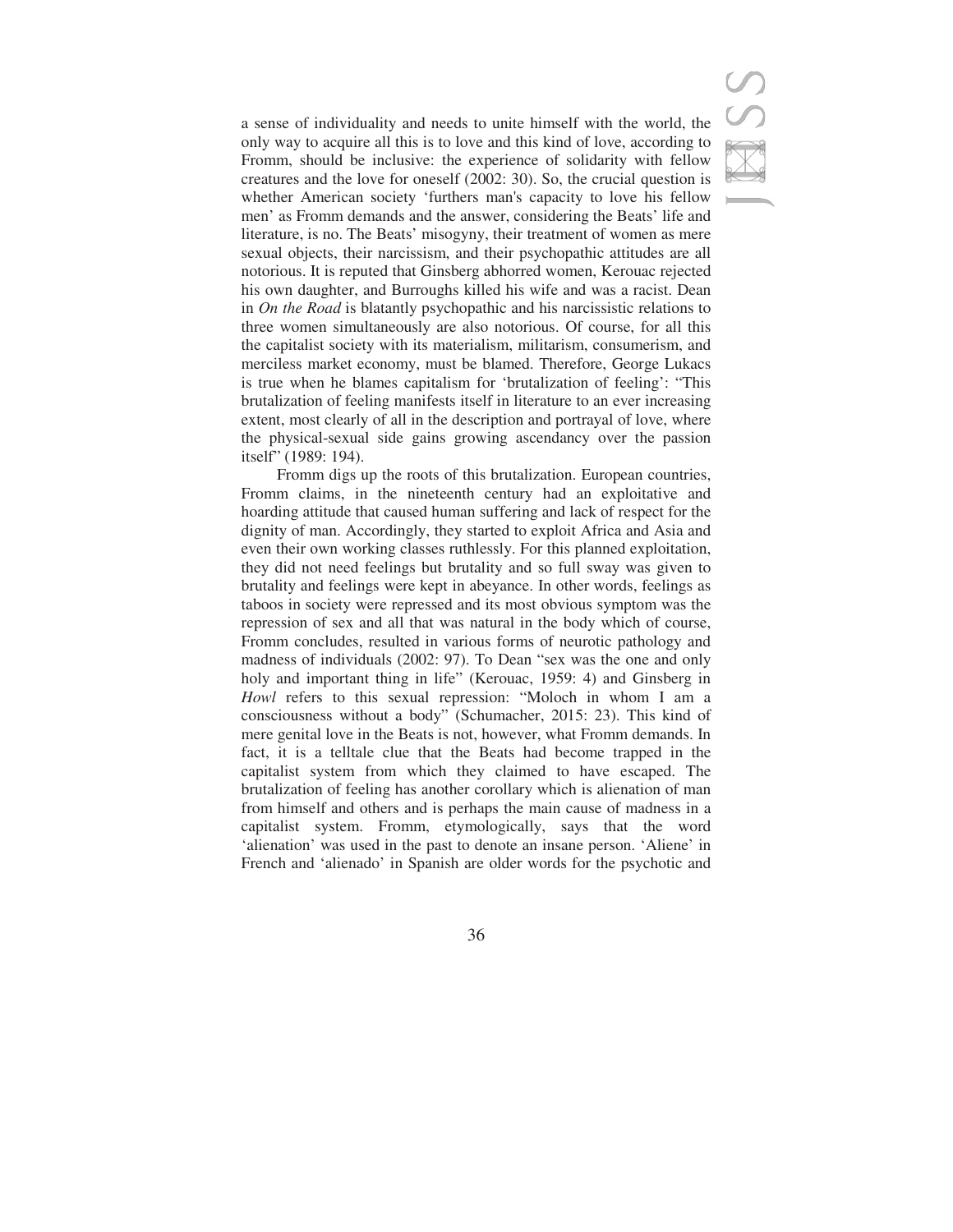'alienist' is still used in English for the doctor who cares for the insane (2002: 117).

 Fromm also emphasizes the dichotomy between difference and conformity in society. He avers that "virtue is to be adjusted and to be like the rest. Vice, to be different" (153). He believes that lack of conformity is usually punished by disapproving words like 'neurotic' (155). Emily Dickinson says almost the same in *Much Madness*:

> Much Madness is divinest sense To a discerning Eye Much sense-the starkest Madness-'Tis the Majority In this, as All, prevail Assent—and you are sane— Demur—you're straightway dangerous— And handled with a chain— (Foerster 759).

This dominant society that distinguishes between social character, without a free will, and individual character, willful and different from others, is actually a deviant society that is "unconscious that it exhibited its repression in social sadism" (Tytell, 1976: 88). If society was unconscious, instead, the Beats were conscious of American society's defect and their dichotomy was obverse because, as Sal famously reiterates in *On the Road*, they preferred the different ones: "the only people for me are the mad ones, the ones who are mad to live, mad to talk, mad to be saved, desirous of everything at the same time, the ones who never yawn or say a commonplace thing, but burn, burn, burn ..." (Kerouac, 1959: 6). Kesey's narrator is also aware of the society's evil imperfection: "I've heard that theory of the Therapeutic Community enough times… how society… decides who's sane and who isn't, so you got to measure up" (1962: 49).

 Michel Foucault is interested in and defends madness as a discourse against the current discourses of society. He knows that a psychotic is dangerous and must be cured but he is "against a perception of madness that admits no meaningful alternatives to our standards of normality and puts all belief and behaviour that seriously deviate from these standards outside the pale" (Gutting, 2005: 71). For instance, their "expression of natural ecstasy", once Ginsberg said was considered mad in America (qtd. in Raskin, 2004: 185). It is reputed that at the beginning of his career, Foucault was attracted to and studied a neglected, unsuccessful, and marginal writer, Raymond Roussel who had been classed as mentally ill by society. As a matter of fact, Roussel like the Beats, strived to think and write outside the discursive constraints of society and in doing so, as Foucault argues, one would be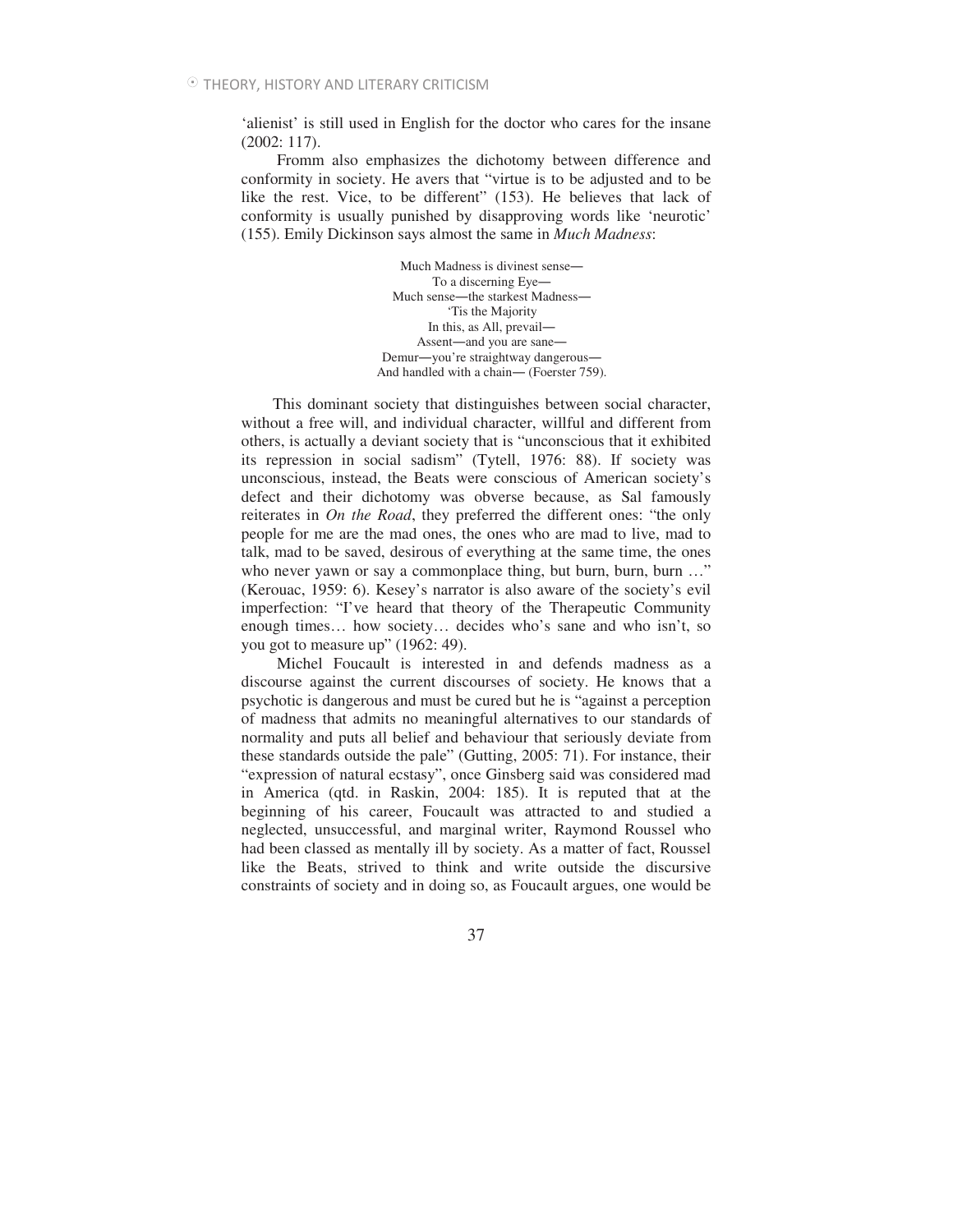considered as mad or incomprehensible by others (Mills, 2005: 57). It stands to reason that Foucault like the Beats blames society for individuals' madness. In one of his studies, like Fromm, he accentuates 'alienation' as the main cause of producing madness. Social contradictions determined by class struggle, wars, economic conditions and exploitation, in Foucault's account, cause alienation and then, to set in motion a chain of events, "alienation causes defenses, defenses cause brain malfunction, and brain malfunction causes abnormal behavior"; so, "it is not because one is ill that one is alienated, but insofar as one is alienated that one is ill" (1987: xxvi). Moloch, declares Ginsberg, is responsible for all this: "Moloch the vast stone of war! Moloch the stunned governments!… Moloch whose blood is running money! … Moloch whose love is endless oil and stone! Moloch whose soul is electricity and banks!… Moloch!… spectral nations! invincible madhouses" (Schumacher, 2015: 23)! Burroughs, too, lampoons "Naked Mr. America" whose structures are all based on money and shouts: "My asshole confounds the Louvre! I fart ambrosia and shit pure gold turds! My cock spurts off diamonds in the morning sunlight" (1959: 41)!

 Speaking of madness, Foucault distinguishes between three periods: the Renaissance, the Classical Age by which he means roughly the seventeenth and a large part of the eighteenth century, and finally the modern period. The major shift in treatment of madness, however, happened in the second period or Classical Age when madmen were confined or imprisoned in "enormous houses of confinement" by Tuke and Pinel for example, as people who subjected madmen to the regime of this confinement; and madness "was to reduce to silence" (1965: 38). In this period it was also crystalized that the madman was not governed by reason but by his passions or corporeal desires "… the fundamental role of passion, citing it as a more constant, more persistent, and somehow more deserved cause of madness" (85). Noticeably, changing consciousness into the unconscious or free play of the unconscious (id) was one of the mottoes of the Beats. They basically repudiated the reason that had led to the repression of natural feelings, the threat of atomic annihilation, and the diminution of individuality. In fact, they used madness as a technique by which to extricate themselves from the oppression of American capitalist system. Kerouac once wrote: "I really will go mad and that's what I half hope for" (qtd. in Raskin, 2004: 83). Ginsberg felt the same (Raskin, 83). He was also convinced that out of his individual insanity he would discover more truths about America's social insanity (Raskin, 119). Tytell reports that madness helped the Beats stay privately sane (1976: 11). And above all: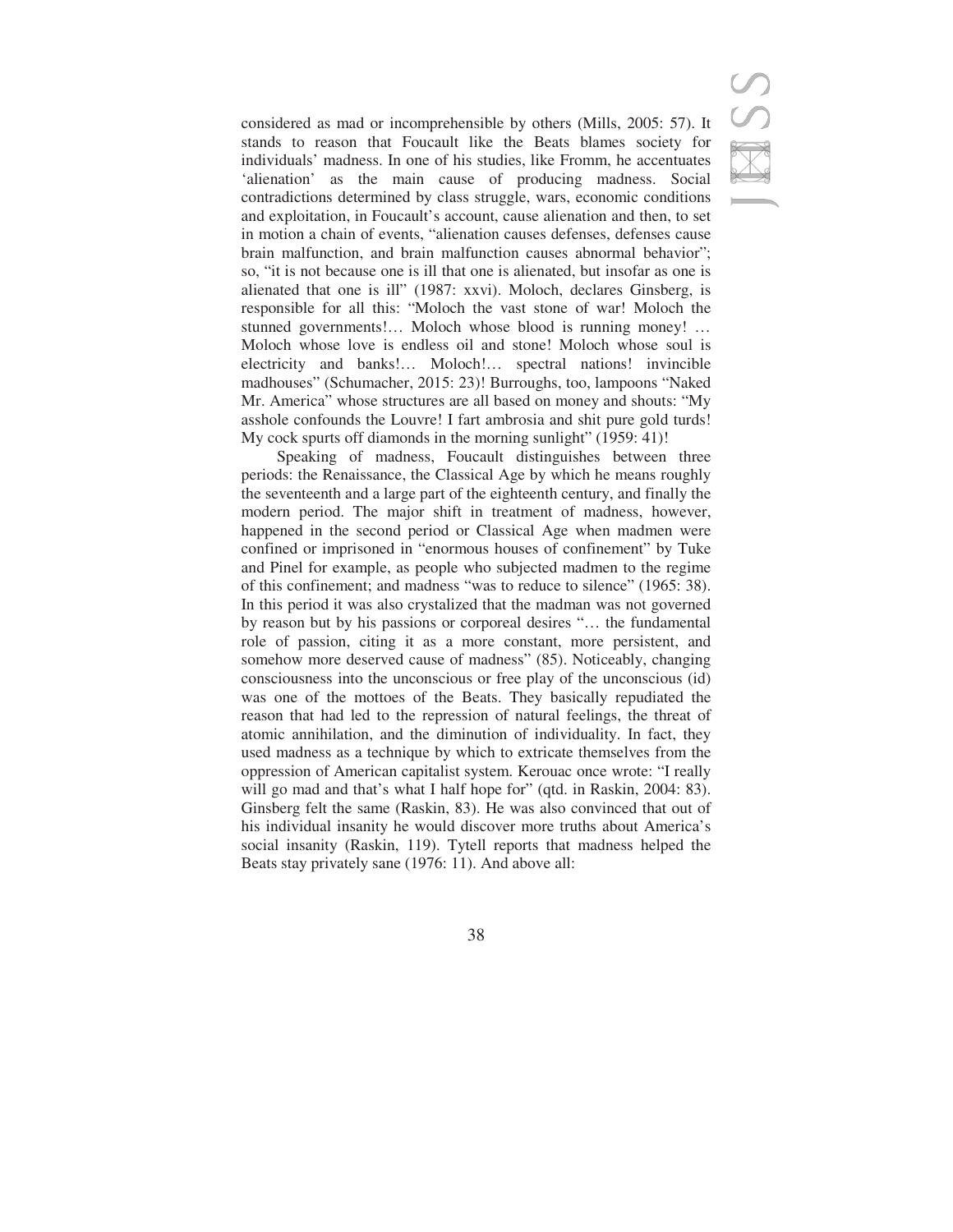We define neurosis as the defensive activities of normal individuals against abnormal environments ... We give space to the description of the neuroses with which human beings defend themselves from an intolerable reality. But it is with this reality that we are primarily concerned. It is our purpose to implement the realization on the part of people that they live in a neurotic culture and that it is making neurotics out of them … (qtd. in Belgrad, 1998: 232).

In this case, Foucault had an affinity with the beats and had really understood that the social reason which was to liberate people had become a means of their oppression and domination (Gutting, 2005: 76).

 Foucault retells the story that Tuke retailed about a chained madman whom he received at the *Retreat*. As soon as he arrived, his chains were removed because the keeper let him know that he did not want to use the means of coercion against him as long as the madman behaved as expected. So, the madman promised to restrain himself and whenever he behaved badly the keeper reminded him of coercion and punishment. "Here fear is addressed to the invalid directly, not by instruments but in speech" (1965: 246). The Big Nurse in Kesey's novel "recognizes this fear and knows how to put it to use… you boys be good boys and cooperate with the staff policy which is engineered for your *cure,* or you'll end up over on *that* side" (1962: 18). From now on, the madman is 'guilty' as a madman and "must feel morally responsible for everything within him that may disturb morality and society, and must hold no one but himself responsible for the punishment he receives" (Foucault, 1965: 246). As a result, constraint is abolished; the insane is liberated; but 'fear', 'responsibility', and 'guilt' are inculcated in the madman. So, Foucault defined madness "by the external dimension of exclusion and punishment and by the internal dimension of moral assignation and guilt" (1987: xxxii). Interestingly, Dr. Benway in *Naked Lunch* uses Tuke's method:

"I deplore brutality", he said. "It's not efficient. On the other hand, prolonged mistreatment, short of physical violence, gives rise, when skillfully applied, to anxiety and a feeling of special guilt … The subject must not realize that the mistreatment is a deliberate attack of an anti-human enemy on his personal identity. He must be made to feel that he deserves any treatment he receives because there is something (never specified) horribly wrong with him ..." (Burroughs, 1959: 17).

In another excerpt, Dr. Benway summons Carl Peterson, a journalist, to the Ministry of Mental Hygiene. In this centre, they recognize and try to cure those individuals who are sexually deviant. At the request of the doctor, Carl undergoes a medical examination; it is negative and found that Carl is not deviant. But Dr. Benway who has been keeping a file on Carl and has been keeping him under constant surveillance since he was doing his military service, shows him some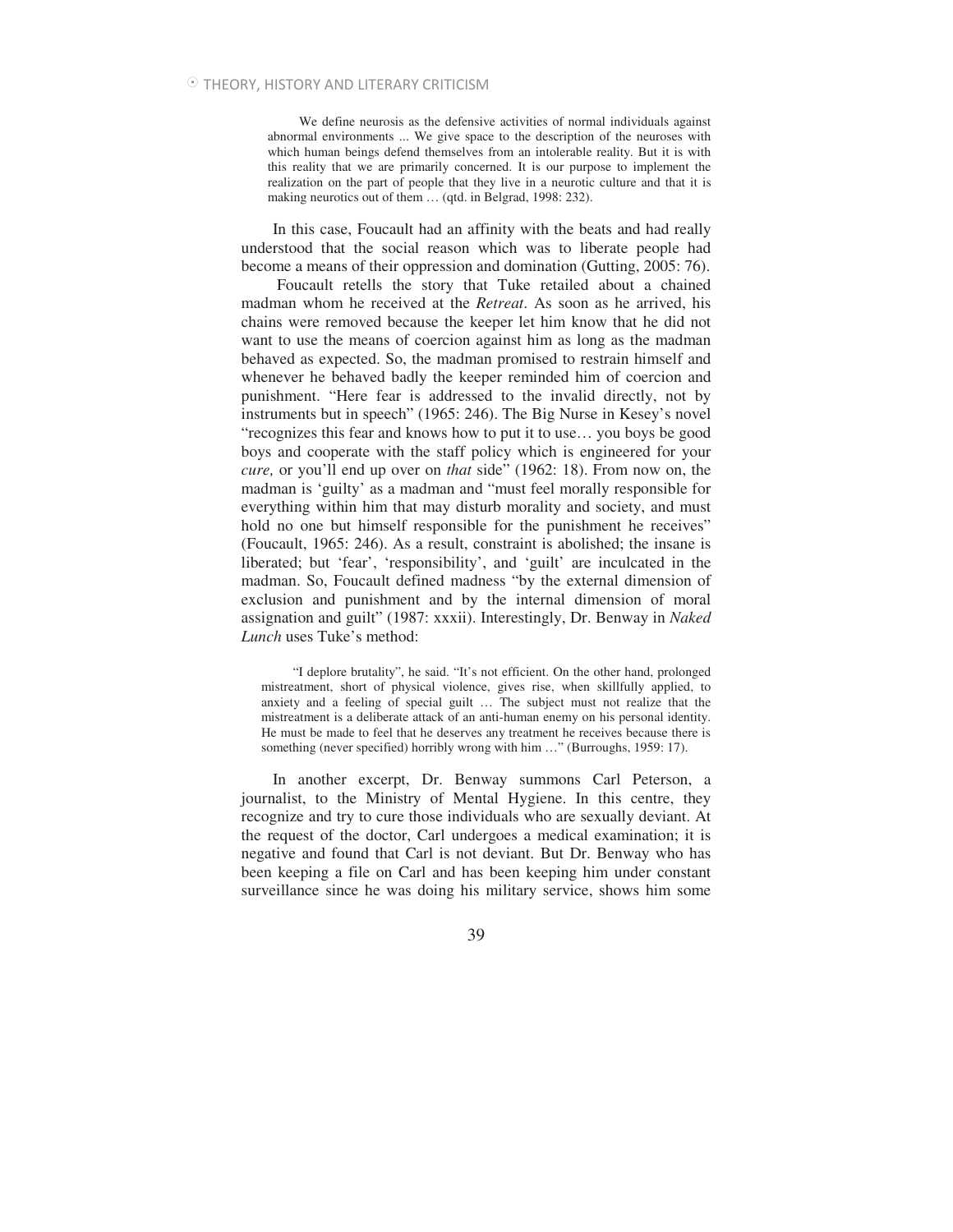photos of women who were actually drag queens with whom he had sexual relationships during his military service. Carl admits and confesses. Because in some stages of his life, Carl had not adjusted to society, the establishment tortures him by feelings of guilt. Dean Moriarty and Sal Paradise in *On the Road* however conscious of this discourse, reject the responsibility. Dean: "All my jail-problems are pretty straight now. As far as I know I shall never be in jail again. The rest is not my fault" (Kerouac, 1959: 71). "It's not my fault! It's not my fault!" Sal says, "Nothing in this lousy world is my fault, don't you see that" (123)?

### **Conclusion**

The Beats seem to agree with Lyotard who celebrates "the differentiation of all discourses" and accuses capitalism of destroying differentiation and instead, bringing about false integration of discourses (Veeser, 1989: 5). They really panicked at the mechanical consciousness, bogus rationality, and social conformity that the capitalist establishment was going to impose on every individual. They could not envisage a country in which everybody thought and did the same and so, wished to have their own unique consciousness, visions, illusions, and in general 'inner freedom'. They were fed up with 'organization man' devoid of individuality and subjectivity and with a bland America whose people ran a mundane bourgeois life, "a system of work, produce, consume, work, produce, consume" as Kerouac growls in *The Dharma Bums* (1958:78). The Beats, as Ginsberg once suggested, lived in "a prison and concentration camp" (Raskin, 2004: 92) called America that operated a rampant panopticism, techniques of coercion, control, and surveillance, to make certain that every individual adjusted to society and therefore was not a menace to the establishment. This strong discourse tended to hide or marginalize the different individual and wholly deny his consciousness or subjectivity and attribute the defects in society to his lack of adjustment. Facing this discourse, the Beats had to produce a counter discourse to, instead of sameness and social consciousness, bring about 'difference' and individual consciousness because it is natural that "as people feel threatened by standardization, they search out and cultivate differences" (qtd. in Saleebey, 2001: 56). As a matter of fact, to serve this purpose, the Beats created and used a lot of techniques such as: movement, spontaneity, nakedness of mind, homosexuality, addiction, and madness. Social experiences, having had by everybody, did not absorb them because it completely ignored their individuality without which they could not really live as human beings but as robots; they needed first-hand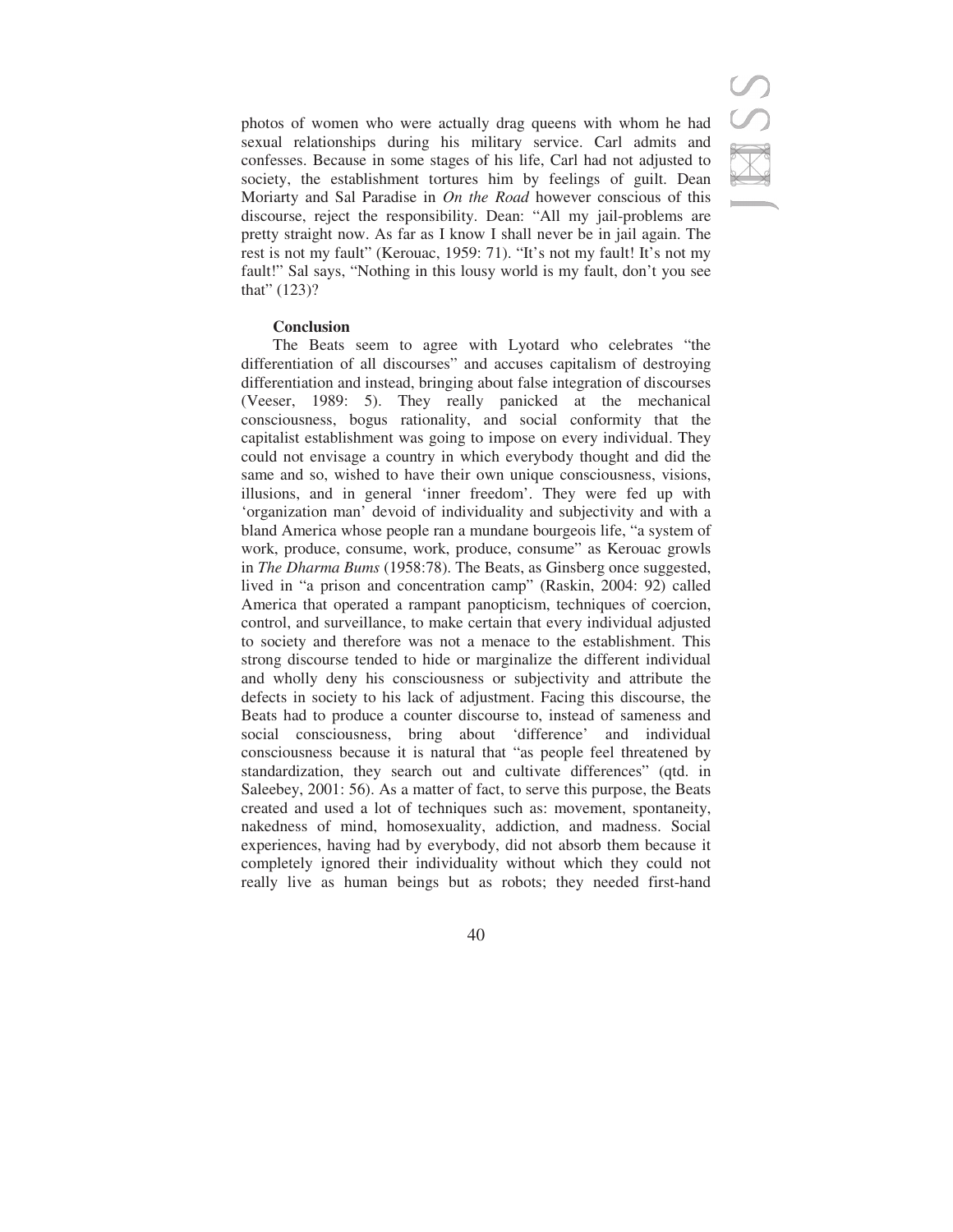personal experiences to create and enjoy their own reality rather than admit the given reality of the time and to the establishment, personal experience was the same madness. It is not accidental that Kerouac in *On the Roa*d goes the extra mile for gaining such experiences: "I shambled after as I've been doing all my life after people who interest me, because the only people for me are the mad ones, the ones who are mad to live, mad to talk, mad to be saved, desirous of everything at the same time, the ones who never yawn or say a commonplace thing, but burn, burn, burn…" (1959: 6), by which he means it is impossible to gain first-hand experience if one is not mad and novel reality is never produced if one capitulates to social reality.

# **REFERENCES:**

\*\*\*, *Mental Illness and Psychology*, Trans. Alan Sheridan, Berkeley, University of California Press, 1987.

\*\*\*, *On the Road*, New York, The Viking Press, 1959.

\*\*\*, *The Dharma Bums*, New York, Signet, 1958.

Abrams, M. H. Ed., *The Norton Anthology of English Literature*, 7<sup>th</sup> ed. 2 Vols., New York, Norton & Company.

Auestad, Lene, *Respect, Plurality and Prejudice*, London, Karnac, 2015.

Belgrad, Daniel, *The Culture of Spontaneity*, Chicago, The University of Chicago Press, 1998.

Bell, Daniel, *The Cultural Contradictions of Capitalism*, New York, Basic Books, 1978.

Brett, Colin, *Understanding Life An Introduction to the Psychology of Alfred Adler*, Oxford, Oneworld publications, 1997.

Burroughs, William S., *Naked Lunch*, New York, Grow Press, 1959.

Creighton, David, *Ecstasy of the Beats*, Toronto, Dundurn Press, 2007.

Delamater, John. Ed., *Handbook of Social Psychology*, Wisconsin, Springer, 2006.

Downing, Lisa, *The Cambridge Introduction to Michel Foucault*, Cambridge, Cambridge University Press, 2008.

Elkholy, Sharin N., *The Philosophy of the Beats*, Kentucky, University Press of Kentucky, 2012.

Foerster, Norman, *Introduction to American Poetry and Prose*, Boston, Houghton Mifflin Company, 1971.

Foster, Edward Halsey, *Understanding the Beats*, Columbia, University of South Carolina Press, 1992.

Foucault, Michel, *Madness and Civilization*, Trans. Richard Howard, New York, Vintage Books, 1965.

Fromm, Erich, *The Sane Society*, London, Routledge, 2002.

Gold, Martin, *A New Outline of Social Psychology*, Washington DC, American Psychological Association, 1997.